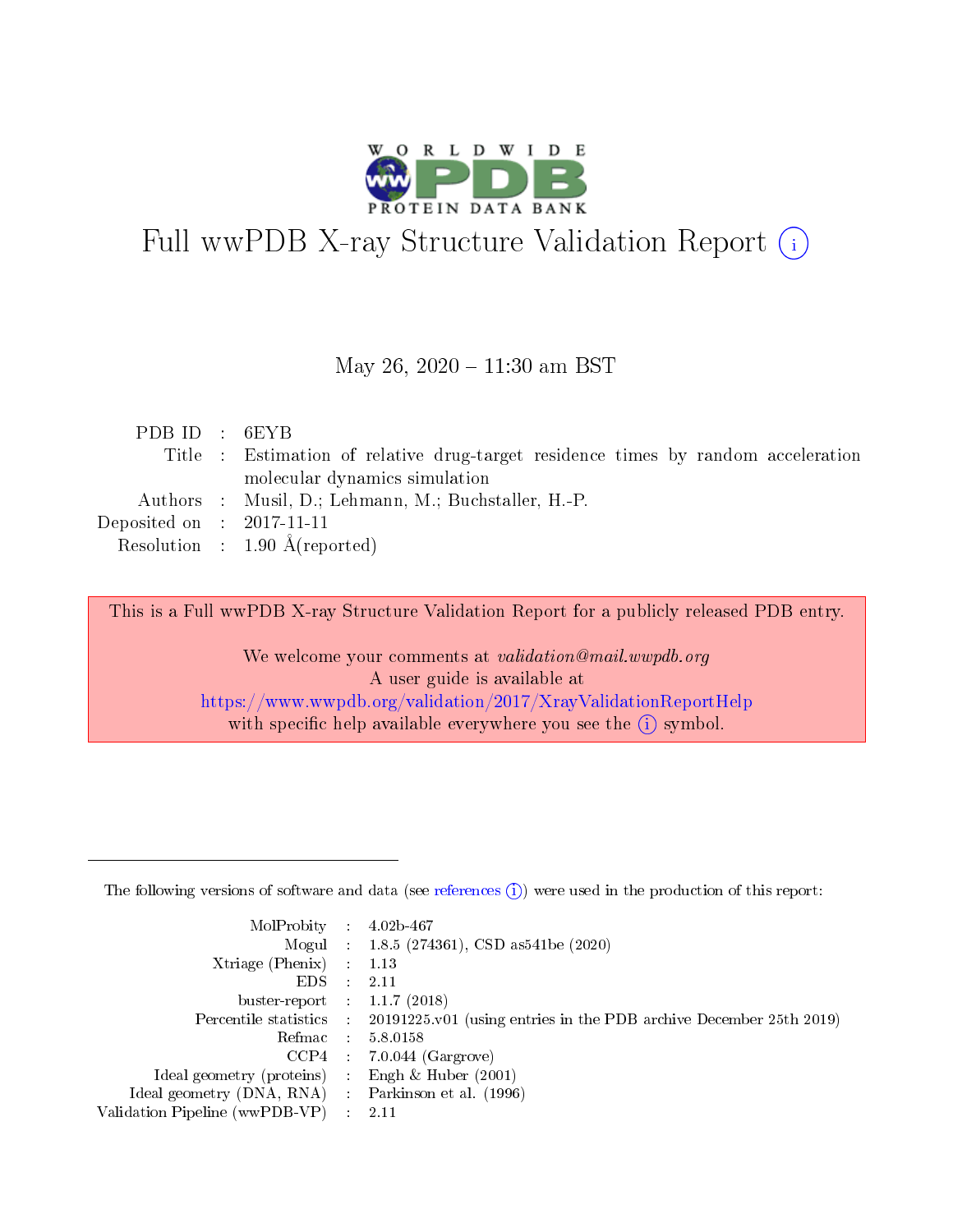# 1 [O](https://www.wwpdb.org/validation/2017/XrayValidationReportHelp#overall_quality)verall quality at a glance  $(i)$

The following experimental techniques were used to determine the structure: X-RAY DIFFRACTION

The reported resolution of this entry is 1.90 Å.

Percentile scores (ranging between 0-100) for global validation metrics of the entry are shown in the following graphic. The table shows the number of entries on which the scores are based.



| Metric                | Whole archive<br>$(\#\text{Entries})$ | Similar resolution<br>$(\#\text{Entries}, \text{resolution range}(\text{\AA}))$ |  |  |
|-----------------------|---------------------------------------|---------------------------------------------------------------------------------|--|--|
| $R_{free}$            | 130704                                | $6207(1.90-1.90)$                                                               |  |  |
| Clashscore            | 141614                                | $6847(1.90-1.90)$                                                               |  |  |
| Ramachandran outliers | 138981                                | $6760(1.90-1.90)$                                                               |  |  |
| Sidechain outliers    | 138945                                | $6760(1.90-1.90)$                                                               |  |  |
| RSRZ outliers         | 127900                                | $6082(1.90-1.90)$                                                               |  |  |

The table below summarises the geometric issues observed across the polymeric chains and their fit to the electron density. The red, orange, yellow and green segments on the lower bar indicate the fraction of residues that contain outliers for  $>=3, 2, 1$  and 0 types of geometric quality criteria respectively. A grey segment represents the fraction of residues that are not modelled. The numeric value for each fraction is indicated below the corresponding segment, with a dot representing fractions  $\epsilon=5\%$  The upper red bar (where present) indicates the fraction of residues that have poor fit to the electron density. The numeric value is given above the bar.

| Mol | ${\rm Chain}$ | Length | Quality of chain |     |
|-----|---------------|--------|------------------|-----|
|     |               |        | 9%               |     |
|     |               | 236    | 84%              | 12% |

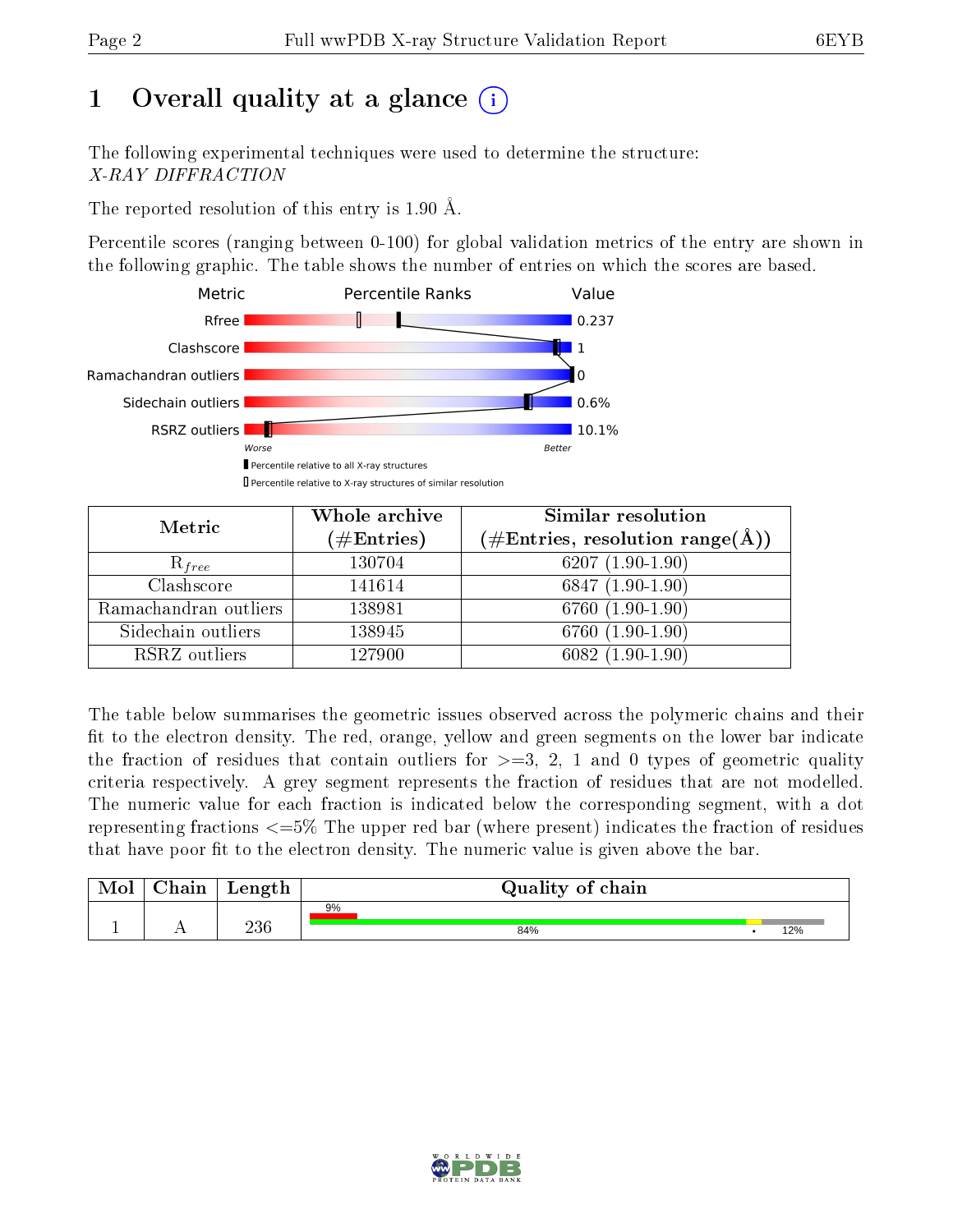# 2 Entry composition (i)

There are 4 unique types of molecules in this entry. The entry contains 1814 atoms, of which 0 are hydrogens and 0 are deuteriums.

In the tables below, the ZeroOcc column contains the number of atoms modelled with zero occupancy, the AltConf column contains the number of residues with at least one atom in alternate conformation and the Trace column contains the number of residues modelled with at most 2 atoms.

Molecule 1 is a protein called Heat shock protein HSP 90-alpha.

| Mol | Chain | <sup>'</sup> Residues | Atoms                |          |     | $\text{ZeroOcc} \mid \text{AltConf} \mid \text{Trace}$ |  |  |  |
|-----|-------|-----------------------|----------------------|----------|-----|--------------------------------------------------------|--|--|--|
|     |       | 207                   | <b>Total</b><br>1626 | $1033\,$ | 268 | 320                                                    |  |  |  |
|     |       |                       |                      |          |     |                                                        |  |  |  |

• Molecule 2 is 3-(phenylmethyl)-5-(2-phenylpyrazol-3-yl)-2  ${H}$ -indazol-6-ol (three-letter code: C3Z) (formula:  $C_{23}H_{18}N_4O$ ).



| Mol | $\mid$ Chain $\mid$ Residues | Atoms     |  |  | $ZeroOcc \mid AltConf$ |  |
|-----|------------------------------|-----------|--|--|------------------------|--|
|     |                              | Total C . |  |  |                        |  |

• Molecule 3 is SULFATE ION (three-letter code: SO4) (formula:  $O_4S$ ).

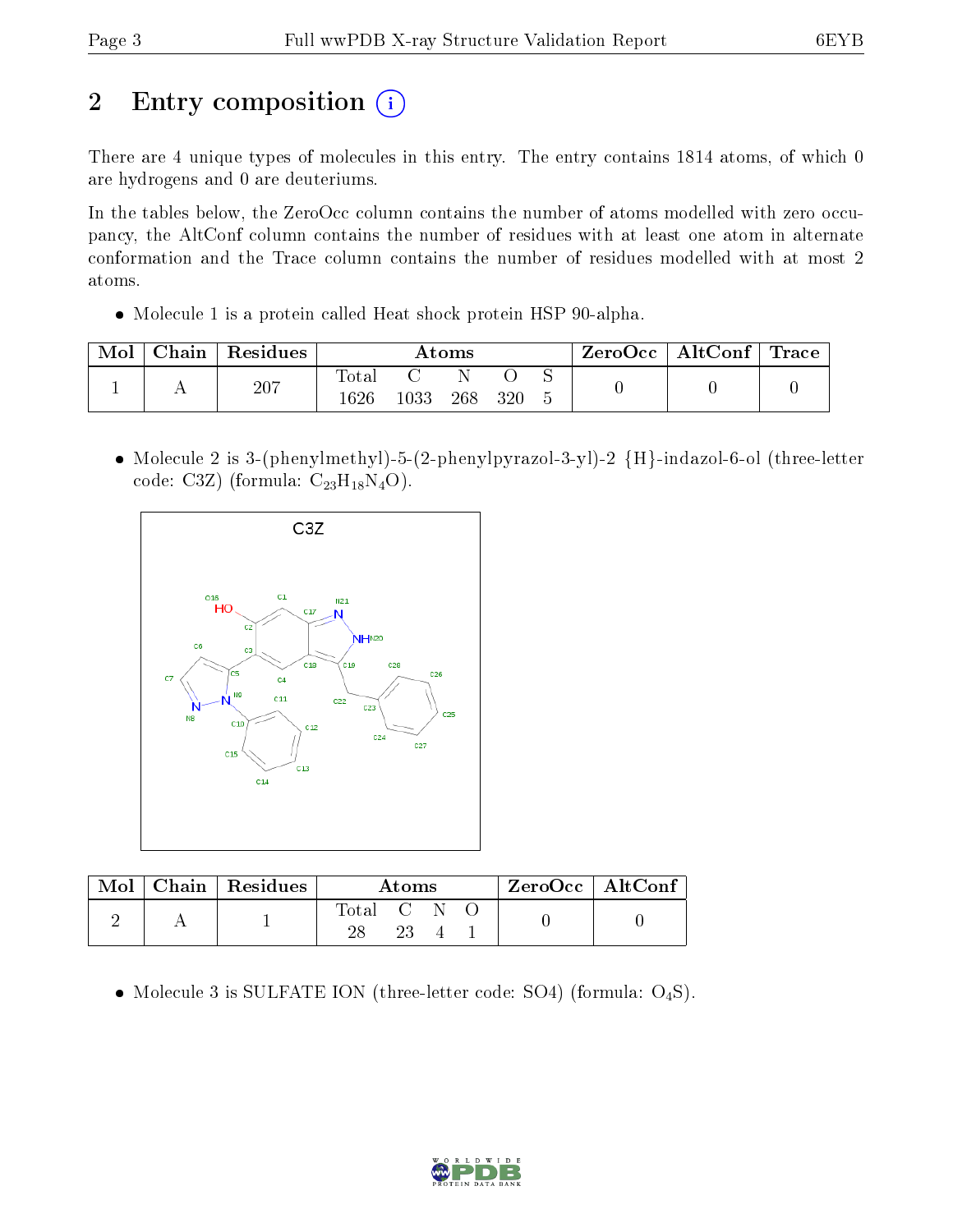

|  | Mol   Chain   Residues | Atoms |  |  | $ZeroOcc \mid AltConf$ |  |
|--|------------------------|-------|--|--|------------------------|--|
|  |                        | Total |  |  |                        |  |

 $\bullet\,$  Molecule 4 is water.

|  | $Mol$   Chain   Residues | Atoms               | $ZeroOcc \mid AltConf$ |  |
|--|--------------------------|---------------------|------------------------|--|
|  | 155                      | Total<br>155<br>155 |                        |  |

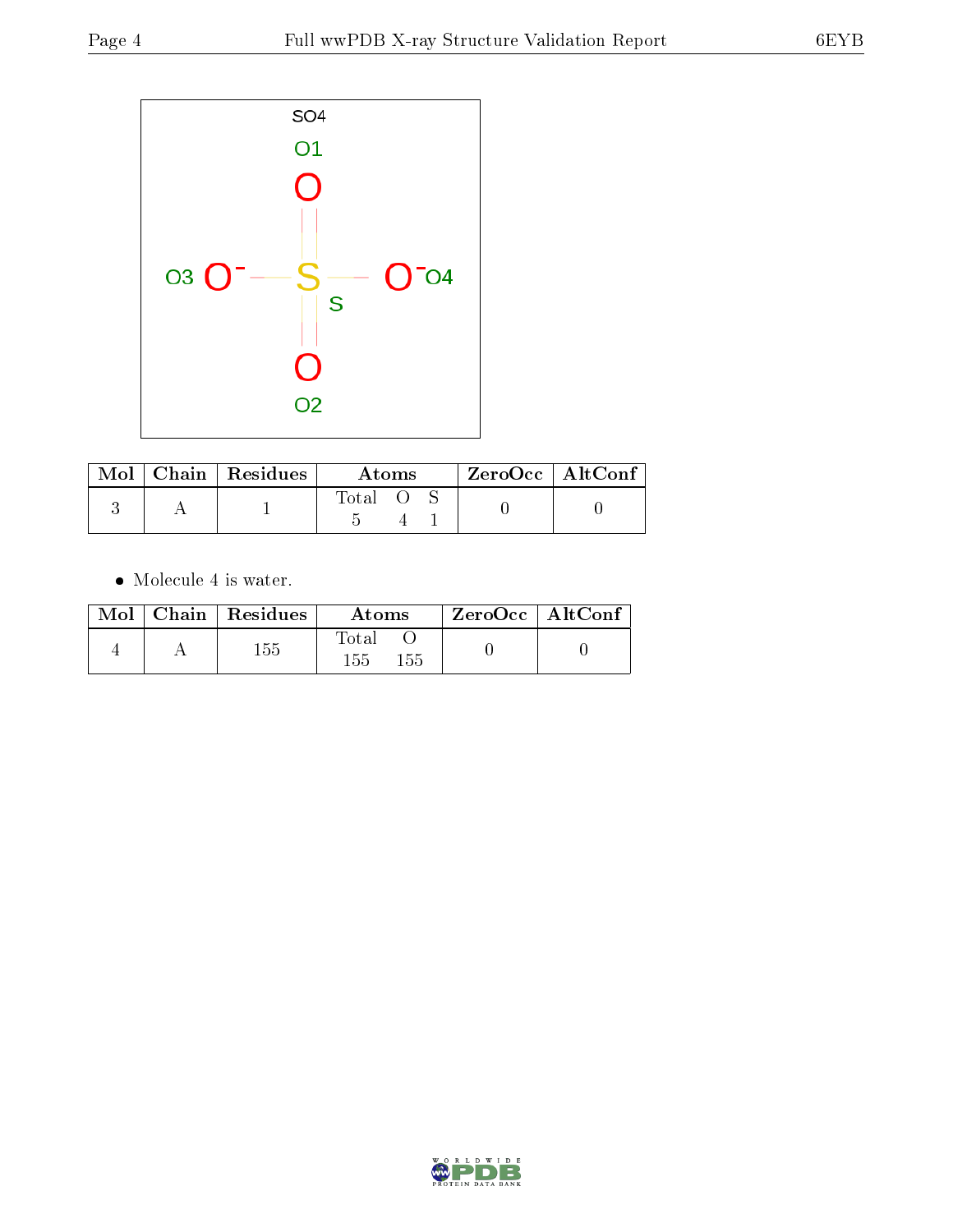# 3 Residue-property plots  $(i)$

These plots are drawn for all protein, RNA and DNA chains in the entry. The first graphic for a chain summarises the proportions of the various outlier classes displayed in the second graphic. The second graphic shows the sequence view annotated by issues in geometry and electron density. Residues are color-coded according to the number of geometric quality criteria for which they contain at least one outlier: green  $= 0$ , yellow  $= 1$ , orange  $= 2$  and red  $= 3$  or more. A red dot above a residue indicates a poor fit to the electron density (RSRZ  $> 2$ ). Stretches of 2 or more consecutive residues without any outlier are shown as a green connector. Residues present in the sample, but not in the model, are shown in grey.

• Molecule 1: Heat shock protein HSP 90-alpha



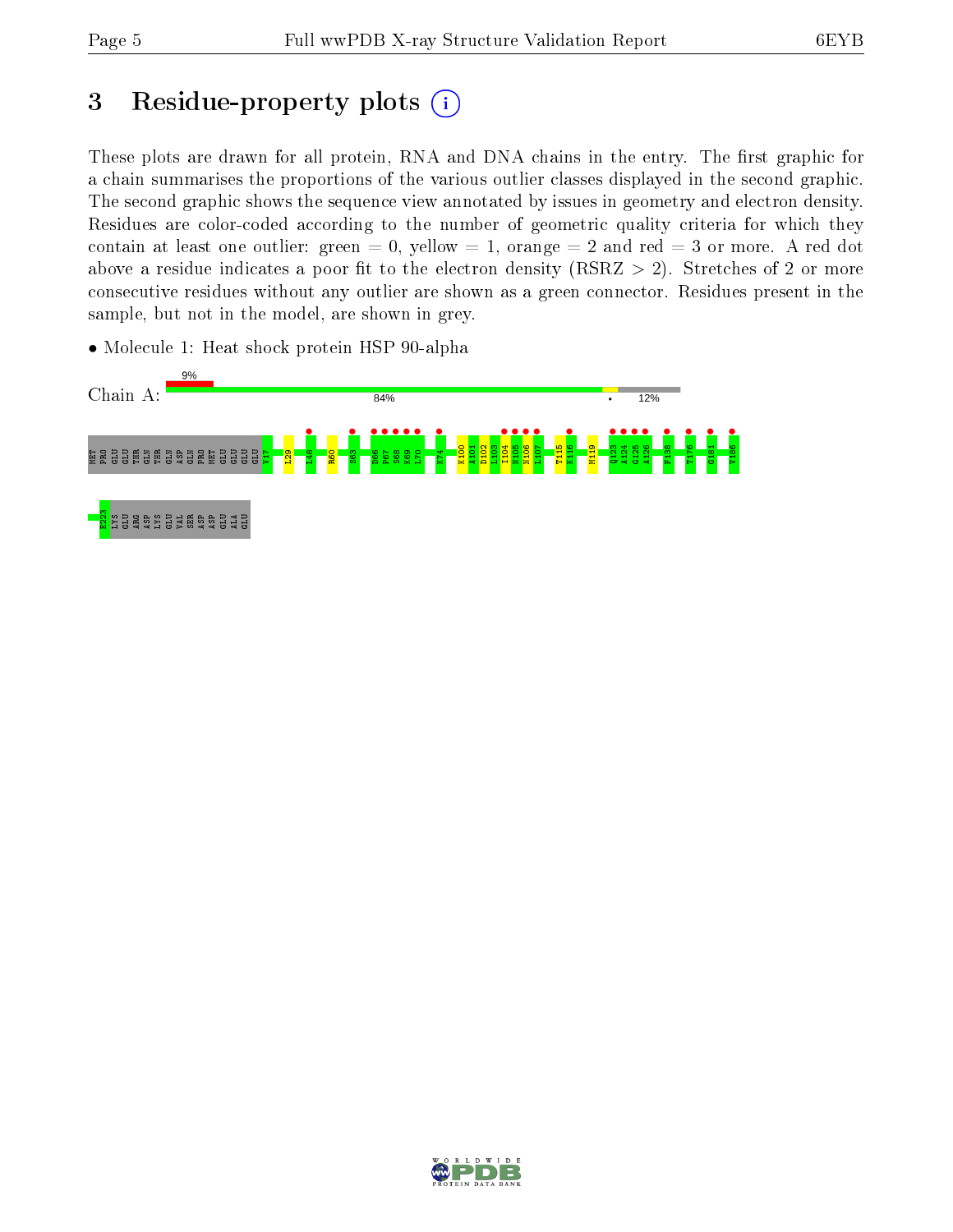## 4 Data and refinement statistics  $(i)$

| Property                                                         | Value                                             | Source     |
|------------------------------------------------------------------|---------------------------------------------------|------------|
| Space group                                                      | I 2 2 2                                           | Depositor  |
| Cell constants                                                   | $66.99\text{\AA}$<br>$90.06\text{\AA}$<br>98.95Å  | Depositor  |
| a, b, c, $\alpha$ , $\beta$ , $\gamma$                           | $90.00^\circ$<br>$90.00^\circ$<br>$90.00^{\circ}$ |            |
| Resolution $(A)$                                                 | 33.30<br>$-1.90$                                  | Depositor  |
|                                                                  | 33.30<br>$-1.90$                                  | <b>EDS</b> |
| $\%$ Data completeness                                           | $86.4(33.30-1.90)$                                | Depositor  |
| (in resolution range)                                            | 86.4 (33.30-1.90)                                 | <b>EDS</b> |
| $R_{merge}$                                                      | 0.07                                              | Depositor  |
| $\mathrm{R}_{sym}$                                               | (Not available)                                   | Depositor  |
| $\langle I/\sigma(I) \rangle^{-1}$                               | $1.15$ (at 1.89Å)                                 | Xtriage    |
| Refinement program                                               | <b>BUSTER 2.11.7</b>                              | Depositor  |
|                                                                  | 0.192, 0.227                                      | Depositor  |
| $R, R_{free}$                                                    | $0.195$ ,<br>0.237                                | DCC        |
| $R_{free}$ test set                                              | 1062 reflections $(5.12\%)$                       | wwPDB-VP   |
| Wilson B-factor $(A^2)$                                          | 36.4                                              | Xtriage    |
| Anisotropy                                                       | 0.362                                             | Xtriage    |
| Bulk solvent $k_{sol}(\text{e}/\text{A}^3), B_{sol}(\text{A}^2)$ | 0.39, 63.2                                        | <b>EDS</b> |
| $L$ -test for twinning <sup>2</sup>                              | $< L >$ = 0.48, $< L2 >$ = 0.31                   | Xtriage    |
| Estimated twinning fraction                                      | No twinning to report.                            | Xtriage    |
| $\overline{F_o}, \overline{F_c}$ correlation                     | 0.96                                              | <b>EDS</b> |
| Total number of atoms                                            | 1814                                              | wwPDB-VP   |
| Average B, all atoms $(A^2)$                                     | 47.0                                              | wwPDB-VP   |

Xtriage's analysis on translational NCS is as follows: The largest off-origin peak in the Patterson function is  $6.81\%$  of the height of the origin peak. No significant pseudotranslation is detected.

<sup>&</sup>lt;sup>2</sup>Theoretical values of  $\langle |L| \rangle$ ,  $\langle L^2 \rangle$  for acentric reflections are 0.5, 0.333 respectively for untwinned datasets, and 0.375, 0.2 for perfectly twinned datasets.



<span id="page-5-1"></span><span id="page-5-0"></span><sup>1</sup> Intensities estimated from amplitudes.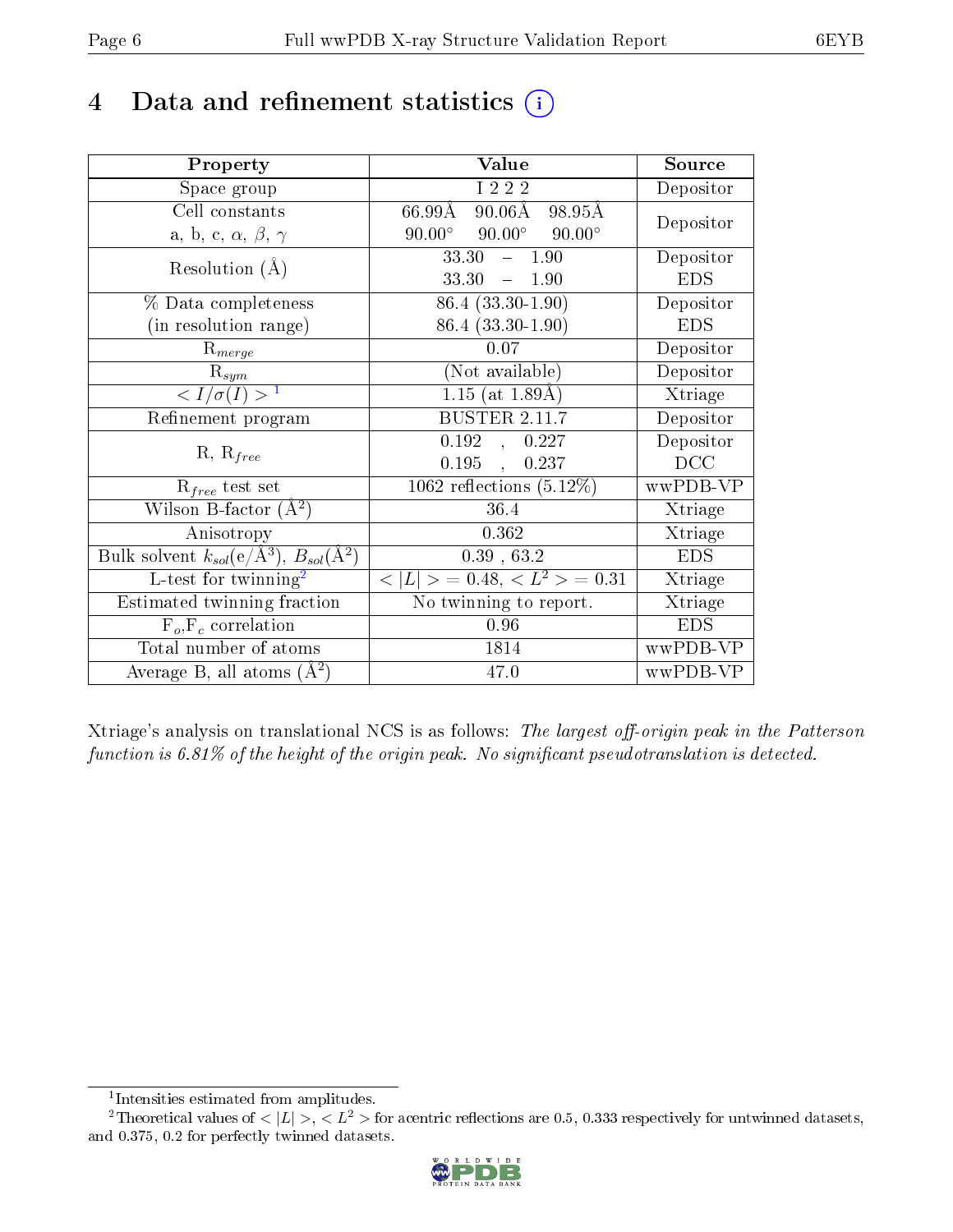# 5 Model quality  $(i)$

## 5.1 Standard geometry  $\overline{()}$

Bond lengths and bond angles in the following residue types are not validated in this section: SO4, C3Z

The Z score for a bond length (or angle) is the number of standard deviations the observed value is removed from the expected value. A bond length (or angle) with  $|Z| > 5$  is considered an outlier worth inspection. RMSZ is the root-mean-square of all Z scores of the bond lengths (or angles).

| $Mol$   Chain |      | Bond lengths                    | Bond angles |        |  |
|---------------|------|---------------------------------|-------------|--------|--|
|               |      | RMSZ $ #Z  > 5$ RMSZ $ #Z  > 5$ |             |        |  |
|               | 0.50 | 0/1652                          | 0.60        | 0/2228 |  |

There are no bond length outliers.

There are no bond angle outliers.

There are no chirality outliers.

There are no planarity outliers.

### 5.2 Too-close contacts  $(i)$

In the following table, the Non-H and H(model) columns list the number of non-hydrogen atoms and hydrogen atoms in the chain respectively. The H(added) column lists the number of hydrogen atoms added and optimized by MolProbity. The Clashes column lists the number of clashes within the asymmetric unit, whereas Symm-Clashes lists symmetry related clashes.

|  |      |      | Mol   Chain   Non-H   H(model)   H(added)   Clashes   Symm-Clashes |
|--|------|------|--------------------------------------------------------------------|
|  | 1626 | 1628 |                                                                    |
|  | 28   |      |                                                                    |
|  |      |      |                                                                    |
|  | 155  |      |                                                                    |
|  |      | 1628 |                                                                    |

The all-atom clashscore is defined as the number of clashes found per 1000 atoms (including hydrogen atoms). The all-atom clashscore for this structure is 1.

All (4) close contacts within the same asymmetric unit are listed below, sorted by their clash magnitude.

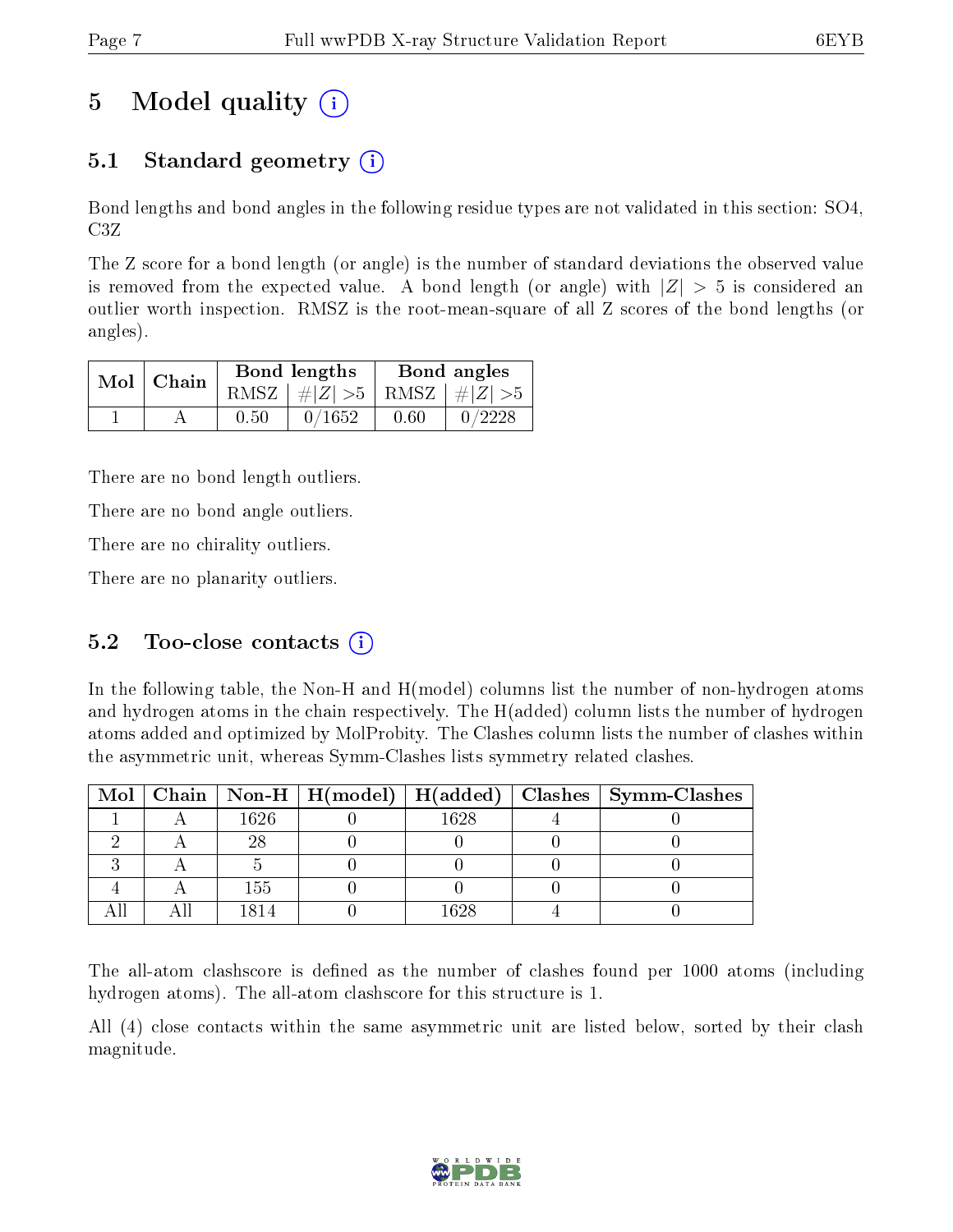| Atom-1                    | Atom-2                                      | Interatomic<br>distance (A | Clash<br>overlap $(A)$ |
|---------------------------|---------------------------------------------|----------------------------|------------------------|
| 1: A:115:THR:O            | 1: A:119:MET:HG2                            | 2 05                       | 0.56                   |
| 1: A: 102: ASP: HA        | 1: A:106: ASN:HB2                           | 193                        | 0.50                   |
| 1: A:100:IXS:HE2          | 1: A: 104: ILE: HDI1                        | 1.99                       | (1.44)                 |
| 1: A: 29: L. F. U: H. B.2 | $1 \cdot A \cdot 115 \cdot THR \cdot HG$ 23 | 2.01                       | 1.43                   |

There are no symmetry-related clashes.

### 5.3 Torsion angles  $(i)$

#### 5.3.1 Protein backbone  $(i)$

In the following table, the Percentiles column shows the percent Ramachandran outliers of the chain as a percentile score with respect to all X-ray entries followed by that with respect to entries of similar resolution.

The Analysed column shows the number of residues for which the backbone conformation was analysed, and the total number of residues.

| Mol   Chain | Analysed                                | Favoured   Allowed   Outliers   Percentiles |  |                                                            |
|-------------|-----------------------------------------|---------------------------------------------|--|------------------------------------------------------------|
|             | $205/236$ (87\%)   200 (98\%)   5 (2\%) |                                             |  | $\begin{array}{ c c c c }\n\hline\n100 & 100\n\end{array}$ |

There are no Ramachandran outliers to report.

#### 5.3.2 Protein sidechains (i)

In the following table, the Percentiles column shows the percent sidechain outliers of the chain as a percentile score with respect to all X-ray entries followed by that with respect to entries of similar resolution.

The Analysed column shows the number of residues for which the sidechain conformation was analysed, and the total number of residues.

| Mol   Chain | Analysed                      | Rotameric   Outliers   Percentiles |          |       |  |
|-------------|-------------------------------|------------------------------------|----------|-------|--|
|             | $178/206$ (86\%)   177 (99\%) |                                    | $1(1\%)$ | 86 87 |  |

All (1) residues with a non-rotameric sidechain are listed below:

| Mol | Chain   Res | 1 ype |
|-----|-------------|-------|
|     |             |       |

Some sidechains can be flipped to improve hydrogen bonding and reduce clashes. All (3) such

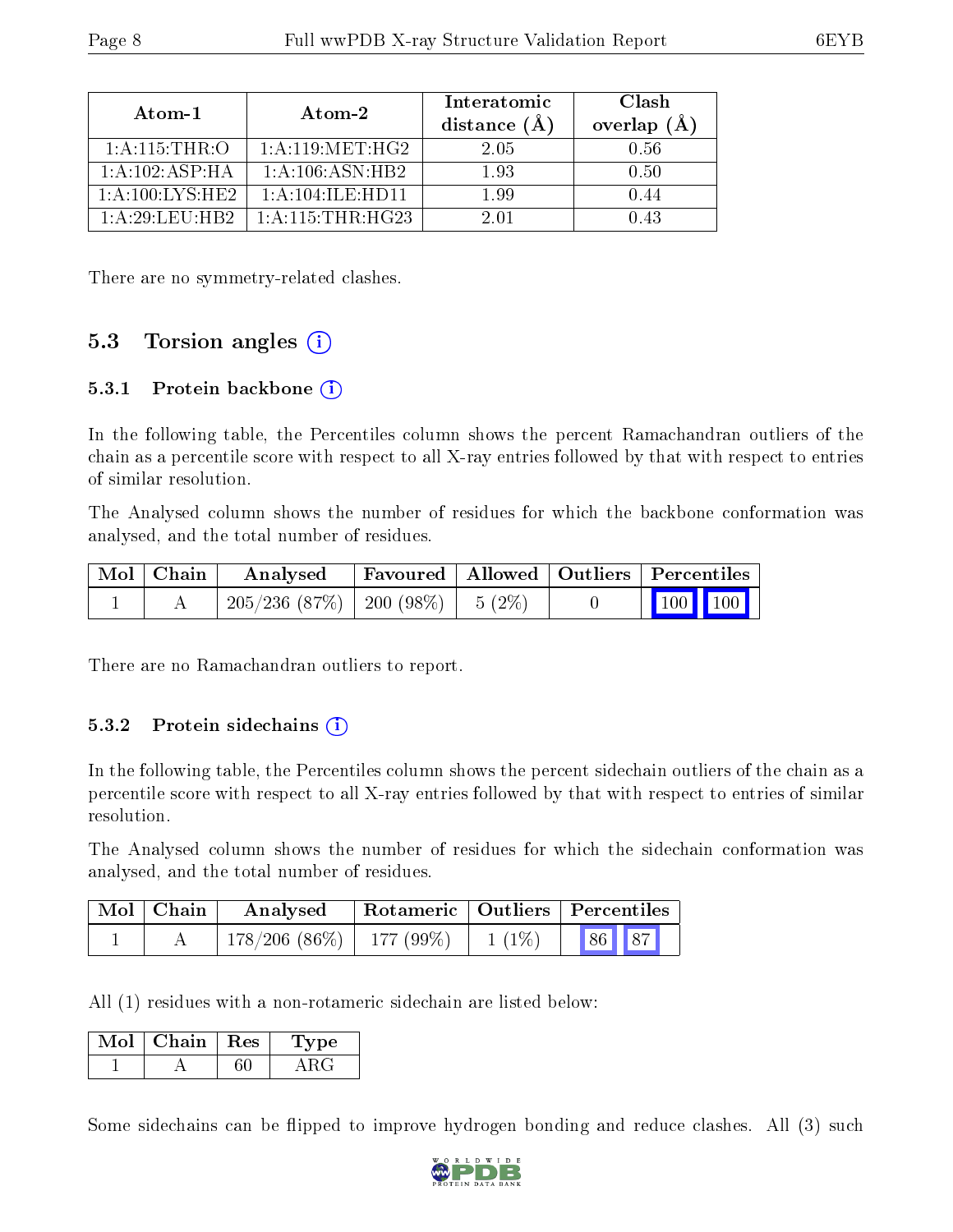sidechains are listed below:

| $\operatorname{Mol}$ | Chain | Res | 'ype |
|----------------------|-------|-----|------|
|                      |       |     |      |
|                      |       | 189 |      |
|                      |       | -94 |      |

#### $5.3.3$  RNA  $(i)$

There are no RNA molecules in this entry.

#### 5.4 Non-standard residues in protein, DNA, RNA chains (i)

There are no non-standard protein/DNA/RNA residues in this entry.

### 5.5 Carbohydrates (i)

There are no carbohydrates in this entry.

### 5.6 Ligand geometry  $(i)$

2 ligands are modelled in this entry.

In the following table, the Counts columns list the number of bonds (or angles) for which Mogul statistics could be retrieved, the number of bonds (or angles) that are observed in the model and the number of bonds (or angles) that are defined in the Chemical Component Dictionary. The Link column lists molecule types, if any, to which the group is linked. The Z score for a bond length (or angle) is the number of standard deviations the observed value is removed from the expected value. A bond length (or angle) with  $|Z| > 2$  is considered an outlier worth inspection. RMSZ is the root-mean-square of all Z scores of the bond lengths (or angles).

| Mol |                 | Chain | ${\rm Res}$ | Link                     |            | Bond lengths |         |          | Bond angles |         |
|-----|-----------------|-------|-------------|--------------------------|------------|--------------|---------|----------|-------------|---------|
|     | Type            |       |             |                          | Counts-    | RMSZ         | $\# Z $ | Counts   | RMSZ        | H Z     |
|     | $\rm{C3}Z$      |       | 301         | $\blacksquare$           | 29, 32, 32 | 0.97         | $(3\%)$ | 33,45,45 | 1.57        | $12\%)$ |
|     | SO <sub>4</sub> |       | 302         | $\overline{\phantom{a}}$ | 4.4.4      | 0.31         |         | 6.6.6    | 0.16        |         |

In the following table, the Chirals column lists the number of chiral outliers, the number of chiral centers analysed, the number of these observed in the model and the number defined in the Chemical Component Dictionary. Similar counts are reported in the Torsion and Rings columns. '-' means no outliers of that kind were identified.

|  |     |        |        | Mol   Type   Chain   Res   Link   Chirals   Torsions   Rings |  |
|--|-----|--------|--------|--------------------------------------------------------------|--|
|  | 301 | $\sim$ | $\sim$ | $\boxed{0/12/12/12}$ $\boxed{0/5/5/5}$                       |  |

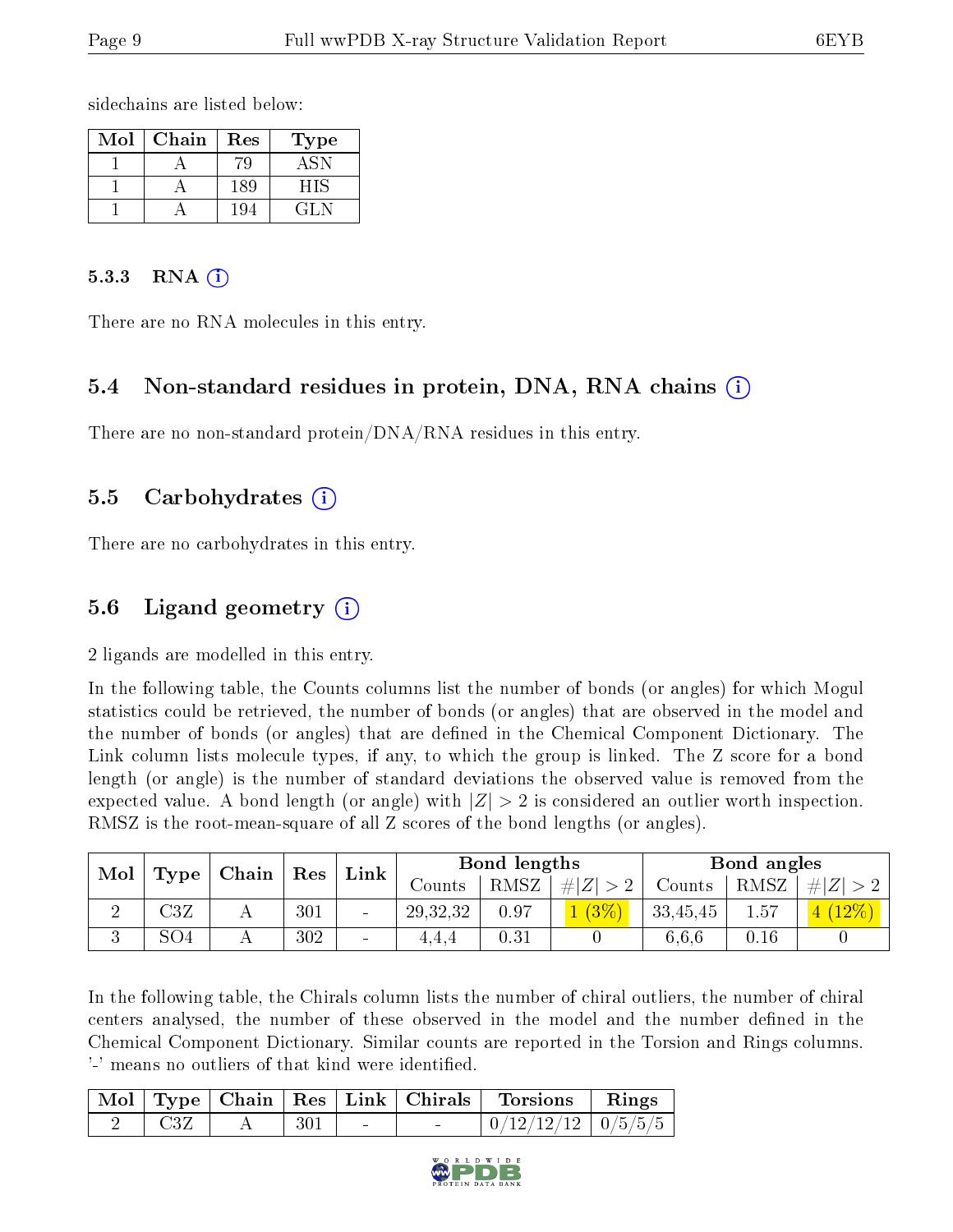|  |  |  | $\begin{array}{ c c c c c }\hline \text{Mol} & \text{Chain} & \text{Res} & \text{Type} & \text{Atoms} & \text{Z} & \text{Observed(A)} & \text{Ideal(A)} \\\hline \end{array}$ |  |
|--|--|--|-------------------------------------------------------------------------------------------------------------------------------------------------------------------------------|--|

2 | A | 301 | C3Z | C1-C2 | 2.17 | 1.39 | 1.37

All (4) bond angle outliers are listed below:

All (1) bond length outliers are listed below:

| Mol | Chain | $\operatorname{Res}% \left( \mathcal{N}\right) \equiv\operatorname{Res}(\mathcal{N}_{0},\mathcal{N}_{0})$ | Type | Atoms        | Z    | Observed $(°)$ | Ideal (°) |
|-----|-------|-----------------------------------------------------------------------------------------------------------|------|--------------|------|----------------|-----------|
|     |       | 301                                                                                                       | C3Z  | $C7-N8-N9$   | 6.57 | 108.48         | 103.70    |
|     |       | 301                                                                                                       | C3Z  | $C7-C6-C5$   | 3.20 | 107.38         | 104.80    |
|     |       | 301                                                                                                       | C3Z  | $C4-C3-C2$   | 2.28 | 120.37         | 117.56    |
|     |       | 301                                                                                                       | C3Z  | $C1-C17-N21$ | 2.08 | 133.89         | 130.51    |

There are no chirality outliers.

There are no torsion outliers.

There are no ring outliers.

No monomer is involved in short contacts.

The following is a two-dimensional graphical depiction of Mogul quality analysis of bond lengths, bond angles, torsion angles, and ring geometry for all instances of the Ligand of Interest. In addition, ligands with molecular weight > 250 and outliers as shown on the validation Tables will also be included. For torsion angles, if less then 5% of the Mogul distribution of torsion angles is within 10 degrees of the torsion angle in question, then that torsion angle is considered an outlier. Any bond that is central to one or more torsion angles identified as an outlier by Mogul will be highlighted in the graph. For rings, the root-mean-square deviation (RMSD) between the ring in question and similar rings identified by Mogul is calculated over all ring torsion angles. If the average RMSD is greater than 60 degrees and the minimal RMSD between the ring in question and any Mogul-identified rings is also greater than 60 degrees, then that ring is considered an outlier. The outliers are highlighted in purple. The color gray indicates Mogul did not find sufficient equivalents in the CSD to analyse the geometry.

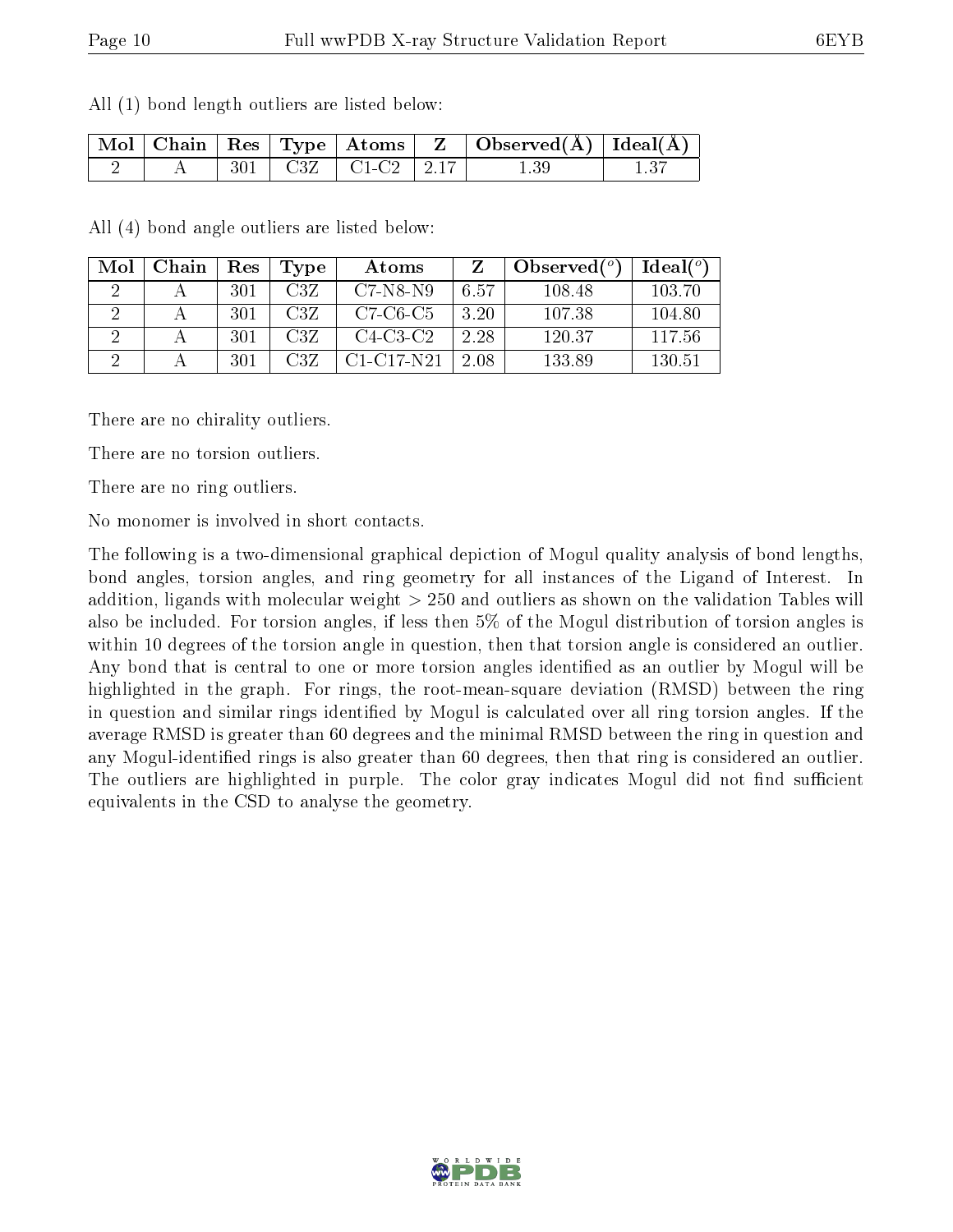

### 5.7 [O](https://www.wwpdb.org/validation/2017/XrayValidationReportHelp#nonstandard_residues_and_ligands)ther polymers (i)

There are no such residues in this entry.

### 5.8 Polymer linkage issues (i)

There are no chain breaks in this entry.

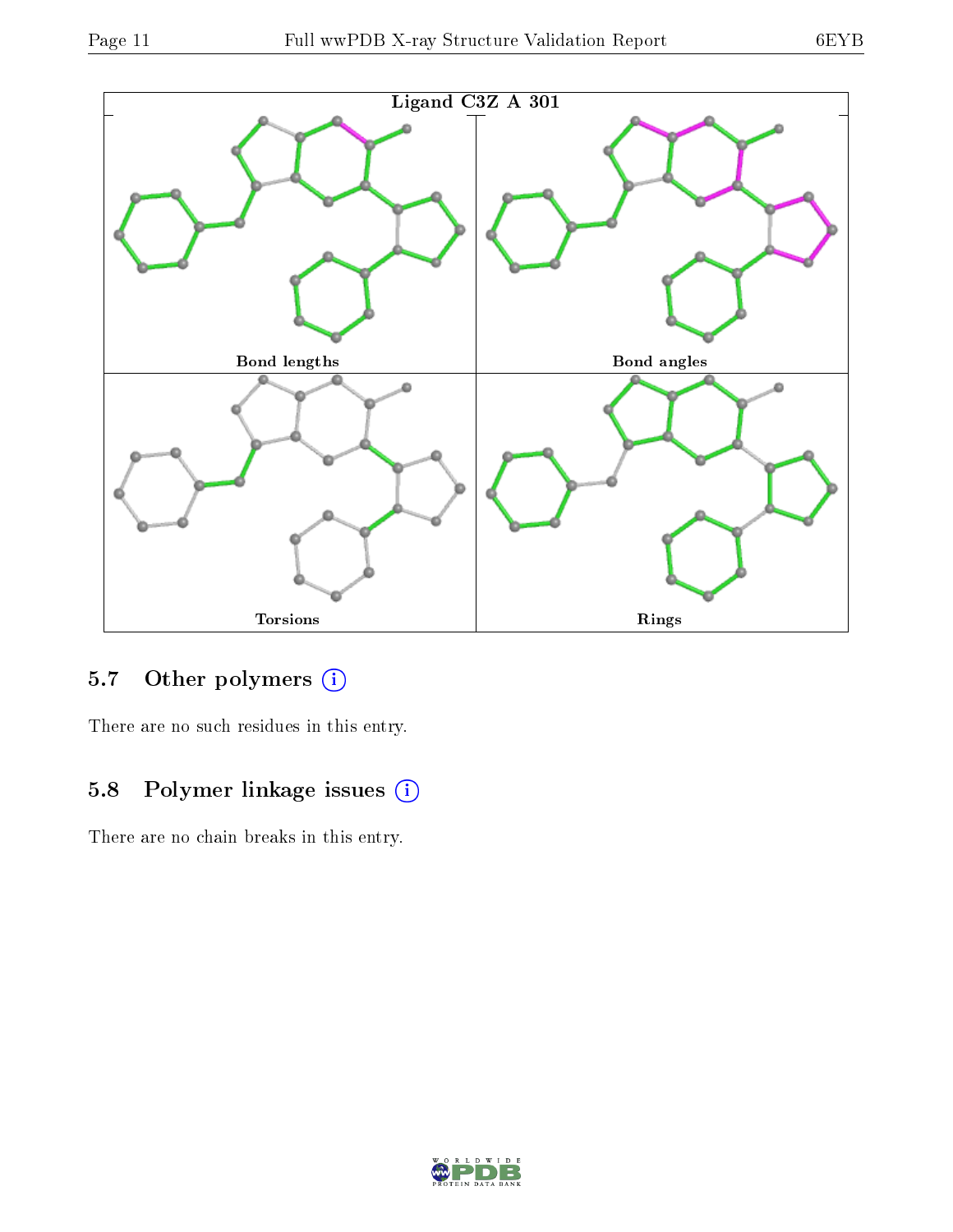## 6 Fit of model and data  $(i)$

## 6.1 Protein, DNA and RNA chains  $(i)$

In the following table, the column labelled  $#RSRZ> 2'$  contains the number (and percentage) of RSRZ outliers, followed by percent RSRZ outliers for the chain as percentile scores relative to all X-ray entries and entries of similar resolution. The OWAB column contains the minimum, median,  $95<sup>th</sup>$  percentile and maximum values of the occupancy-weighted average B-factor per residue. The column labelled ' $Q< 0.9$ ' lists the number of (and percentage) of residues with an average occupancy less than 0.9.

| $\mid$ Mol $\mid$ Chain | Analysed       | ${ <\hspace{-1.5pt}{\mathrm{RSRZ}} \hspace{-1.5pt}>}$ | $\rm \#RSRZ{>}2$                  | $\vert$ OWAB( $\rm{\AA}^2$ ) $\vert$ Q<0.9 |  |
|-------------------------|----------------|-------------------------------------------------------|-----------------------------------|--------------------------------------------|--|
|                         | 207/236 (87\%) | 0.55                                                  | 21 (10%)   7   8   30, 44, 74, 85 |                                            |  |

All (21) RSRZ outliers are listed below:

| Mol            | $Chai\overline{n}$ | Res | <b>Type</b>             | RSRZ             |
|----------------|--------------------|-----|-------------------------|------------------|
| $\mathbf{1}$   | $\boldsymbol{A}$   | 176 | <b>THR</b>              | 5.8              |
| $\overline{1}$ | $\overline{A}$     | 123 | $\overline{\text{GLN}}$ | 4.8              |
| $\overline{1}$ | $\overline{\rm A}$ | 74  | <b>LYS</b>              | 4.6              |
| $\mathbf{1}$   | $\overline{A}$     | 68  | <b>SER</b>              | 3.7              |
| $\overline{1}$ | $\overline{\rm A}$ | 66  | $\overline{\rm ASP}$    | $\overline{3.7}$ |
| $\overline{1}$ | $\overline{\rm A}$ | 105 | ASN                     | 3.7              |
| $\mathbf{1}$   | $\overline{\rm A}$ | 67  | PRO                     | 3.7              |
| $\mathbf{1}$   | $\overline{\rm A}$ | 138 | PHE                     | 3.7              |
| $\overline{1}$ | $\overline{A}$     | 70  | <b>LEU</b>              | 3.5              |
| $\mathbf{1}$   | $\overline{\rm A}$ | 69  | $\overline{\text{LYS}}$ | $\overline{3.5}$ |
| $\mathbf{1}$   | $\overline{\rm A}$ | 124 | <b>ALA</b>              | 3.4              |
| $\mathbf{1}$   | $\overline{\rm A}$ | 126 | $\rm ALA$               | 3.4              |
| $\overline{1}$ | $\overline{\rm A}$ | 107 | LEU                     | 3.3              |
| $\overline{1}$ | $\overline{\rm A}$ | 181 | <b>GLY</b>              | 3.2              |
| $\mathbf{1}$   | $\overline{\rm A}$ | 104 | ILE                     | 3.2              |
| $\overline{1}$ | $\overline{A}$     | 125 | <b>GLY</b>              | 3.0              |
| $\overline{1}$ | $\overline{A}$     | 106 | $\overline{\text{ASN}}$ | 2.9              |
| $\mathbf{1}$   | $\overline{\rm A}$ | 48  | LEU                     | 2.6              |
| $\overline{1}$ | $\overline{\rm A}$ | 116 | <b>LYS</b>              | 2.4              |
| $\overline{1}$ | $\overline{\rm A}$ | 186 | <b>VAL</b>              | 2.3              |
| $\mathbf{1}$   | A                  | 63  | SER                     | 2.1              |

### 6.2 Non-standard residues in protein, DNA, RNA chains (i)

There are no non-standard protein/DNA/RNA residues in this entry.

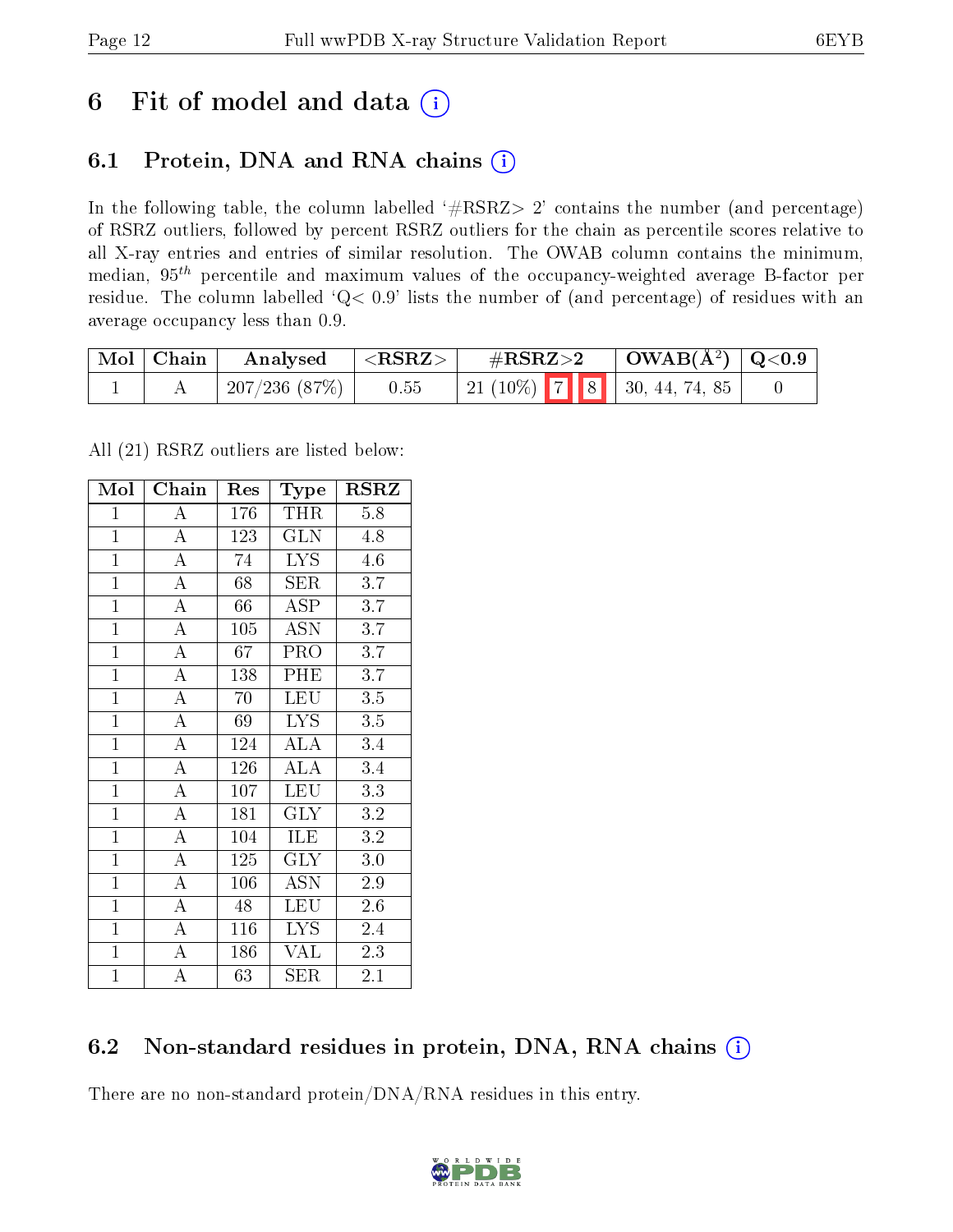#### 6.3 Carbohydrates (i)

There are no carbohydrates in this entry.

### 6.4 Ligands  $(i)$

In the following table, the Atoms column lists the number of modelled atoms in the group and the number defined in the chemical component dictionary. The B-factors column lists the minimum, median,  $95<sup>th</sup>$  percentile and maximum values of B factors of atoms in the group. The column labelled  $Q < 0.9$ ' lists the number of atoms with occupancy less than 0.9.

| $\mid$ Mol |     |     | $\top$ ype   Chain   Res   Atoms |      |      | $\mid \text{RSCC} \mid \text{RSR} \mid \text{B-factors}(\AA^2) \mid \text{Q}<0.9$ |  |
|------------|-----|-----|----------------------------------|------|------|-----------------------------------------------------------------------------------|--|
|            | SO4 | 302 | 5/5                              | 0.90 | 0.14 | 68,70,72,75                                                                       |  |
|            | C3Z | 301 | 28/28                            | 0.96 | 0.12 | 35, 39, 44, 46                                                                    |  |

The following is a graphical depiction of the model fit to experimental electron density of all instances of the Ligand of Interest. In addition, ligands with molecular weight  $> 250$  and outliers as shown on the geometry validation Tables will also be included. Each fit is shown from different orientation to approximate a three-dimensional view.